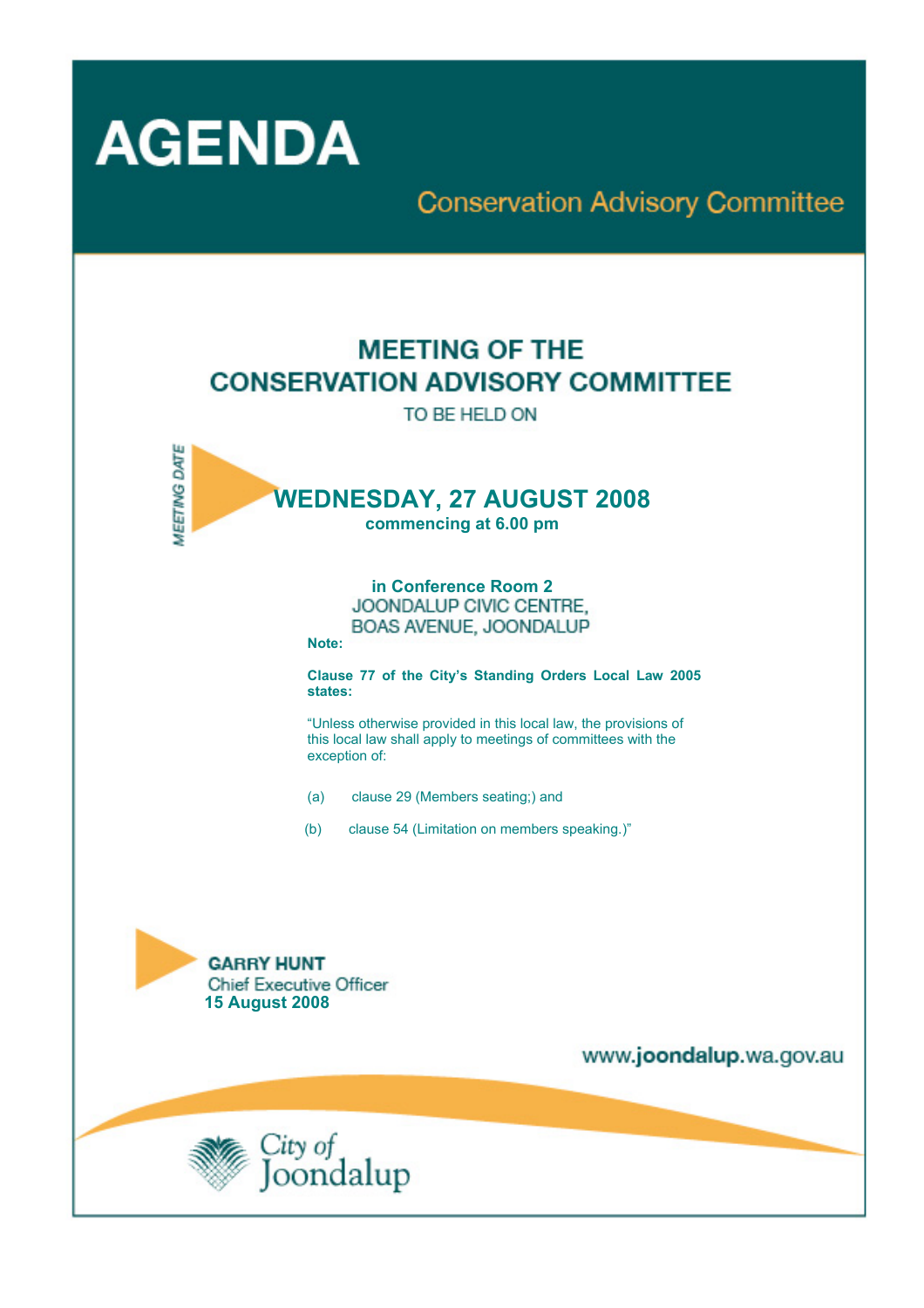# **CITY OF JOONDALUP**

Notice is hereby given that a meeting of the **CONSERVATION ADVISORY COMMITTEE** will be held in Conference Room 2, Joondalup Civic Centre, Boas Avenue, Joondalup on **Wednesday, 27 August 2008** commencing at **6.00 p.m.** 

GARRY HUNT **Chief Executive Officer Chief Executive Officer Joondalup** 15 August 2008 Western Australia

# **AGENDA**

# **Committee Members**

Cr Mike Norman **Presiding Person** Cr Fiona Diaz Cr Marie Macdonald

Cr Sue Hart Deputy Presiding Person

Mr John Chester Community Representative Mrs Marilyn Zakrevsky Community Representative Ms Suzi Greenway **Community Representative**<br>Mr Barry Fitzsimmons **Community Representative** Community Representative Ms Phyllis Robertson Community Representative Dr Marjorie Apthorpe Community Representative Mr Tim Argus **Community Representative** Mr Steve Magyar **Community Representative** Mr Gary Tate **Community Representative** Ms Dorothy Lullfitz Community Representative

# *Terms of Reference*

- $\triangleright$  To make recommendations to Council for the conservation of the City of Joondalup's natural biodiversity.
- $\triangleright$  To provide strategic input and when requested advice on issues relating to the conservation and management of the City's natural biodiversity.
- $\triangleright$  To promote partnerships between Council and the community to protect the City of Joondalup's natural biodiversity as contained within its various natural areas (bushland, wetlands and coastal environment).

# **DECLARATION OF OPENING**

# **APOLOGIES/LEAVE OF ABSENCE**

Ms Dorothy Lullfitz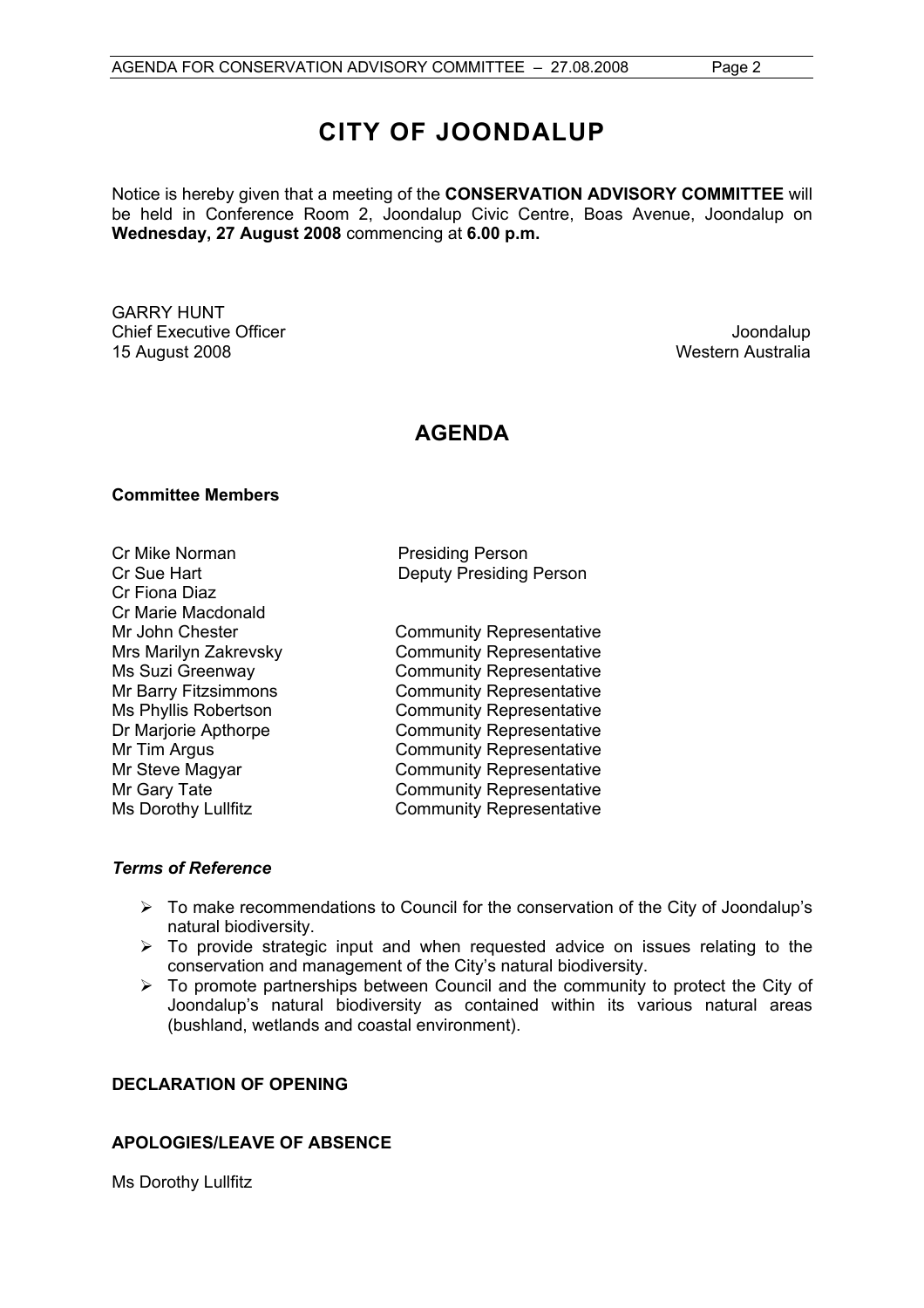## **CONFIRMATION OF MINUTES**

# MINUTES OF THE CONSERVATION ADVISORY COMMITTEE HELD 25 JUNE 2008

#### **RECOMMENDATION**

**That the minutes of the meeting of the Conservation Advisory Committee held on 25 June 2008 be confirmed as a true and correct record.** 

**ANNOUNCEMENTS BY THE PRESIDING PERSON WITHOUT DISCUSSION** 

# **DECLARATIONS OF INTEREST**

# **IDENTIFICATION OF MATTERS FOR WHICH THE MEETING MAY SIT BEHIND CLOSED DOORS**

# **PETITIONS AND DEPUTATIONS**

## **REPORTS**

In light of Council's resolution in relation to the reports requested by the Sustainability Advisory Committee (which was that reports should go to Council in the first instance) only one report will be presented at this meeting. Item 1 was referred to the Conservation Advisory Committee by Council.

| Item 1 | Assessment of Sheoaks within the City's Parks - [41676] | Page 4 |
|--------|---------------------------------------------------------|--------|
|--------|---------------------------------------------------------|--------|

# **MOTIONS OF WHICH PREVIOUS NOTICE HAS BEEN GIVEN**

# **REQUESTS FOR REPORTS FOR FUTURE CONSIDERATION**

**CLOSURE**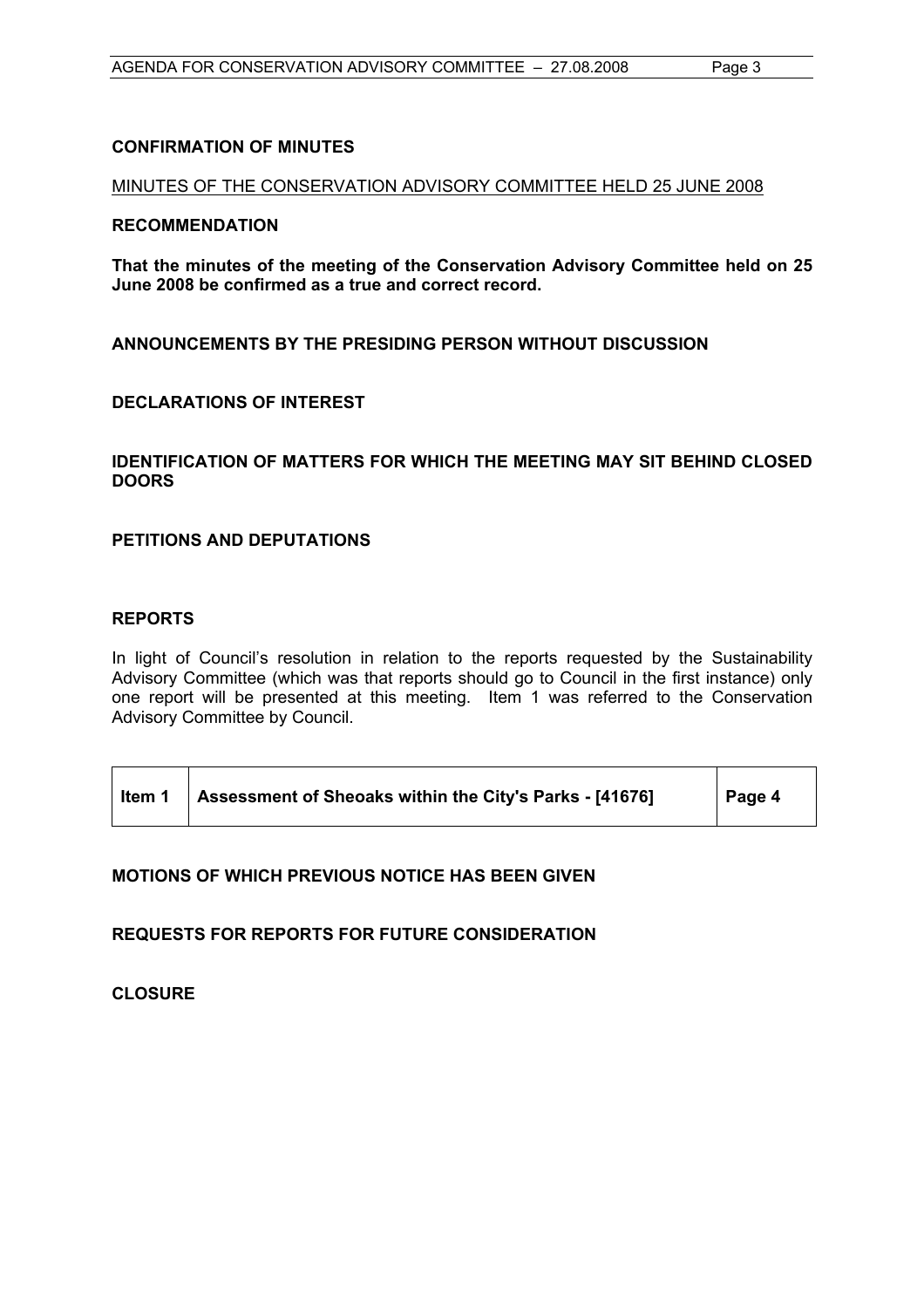# **ITEM 1 ASSESSMENT OF SHEOAKS WITHIN THE CITY'S PARKS CJ199-09/07 – [41676]**

**WARD:** All

**RESPONSIBLE** Mr Martyn Glover **DIRECTOR:** Infrastructure Services

# **PURPOSE**

To present the report entitled Assessment of Sheoaks within the City's Parks (CJ199-09/07) to the Conservation Advisory Committee for comment.

## **EXECUTIVE SUMMARY**

Report CJ199-09/07 was presented to the Ordinary Council Meeting of 25 September 2007. It was resolved that Council:

- *"1 AGREES to implementing a six (6) year rolling program that progressively removes Sheoaks within 10 metres of play equipment within the public open spaces, and replants with a suitable native species;*
- *2 NOTES that Sheoaks will no longer be planted within close proximity to play equipment.*
- *3 REFERS this Report to the Conservation Advisory Committee for comment."*

*It is recommended that the Conservation Advisory Committee notes the content of Report CJ199-09/07.* 

## **BACKGROUND**

The report CJ199-09/07 was written in response to a petition that was received by Council. The petitioner raised concerns that the seed pods of the native sheoak trees had the potential to injure children playing within City playgrounds that had this tree species in close proximity.

## **DETAILS**

In line with Council's decision of 25 September 2007 Report CJ199-09/07 is submitted for noting by the Conservation Advisory Committee. Attachment 1 refers.

## **Legislation – Statutory Provisions:**

Refer to Report CJ199-09/07.

## **Policy implications:**

Not Applicable.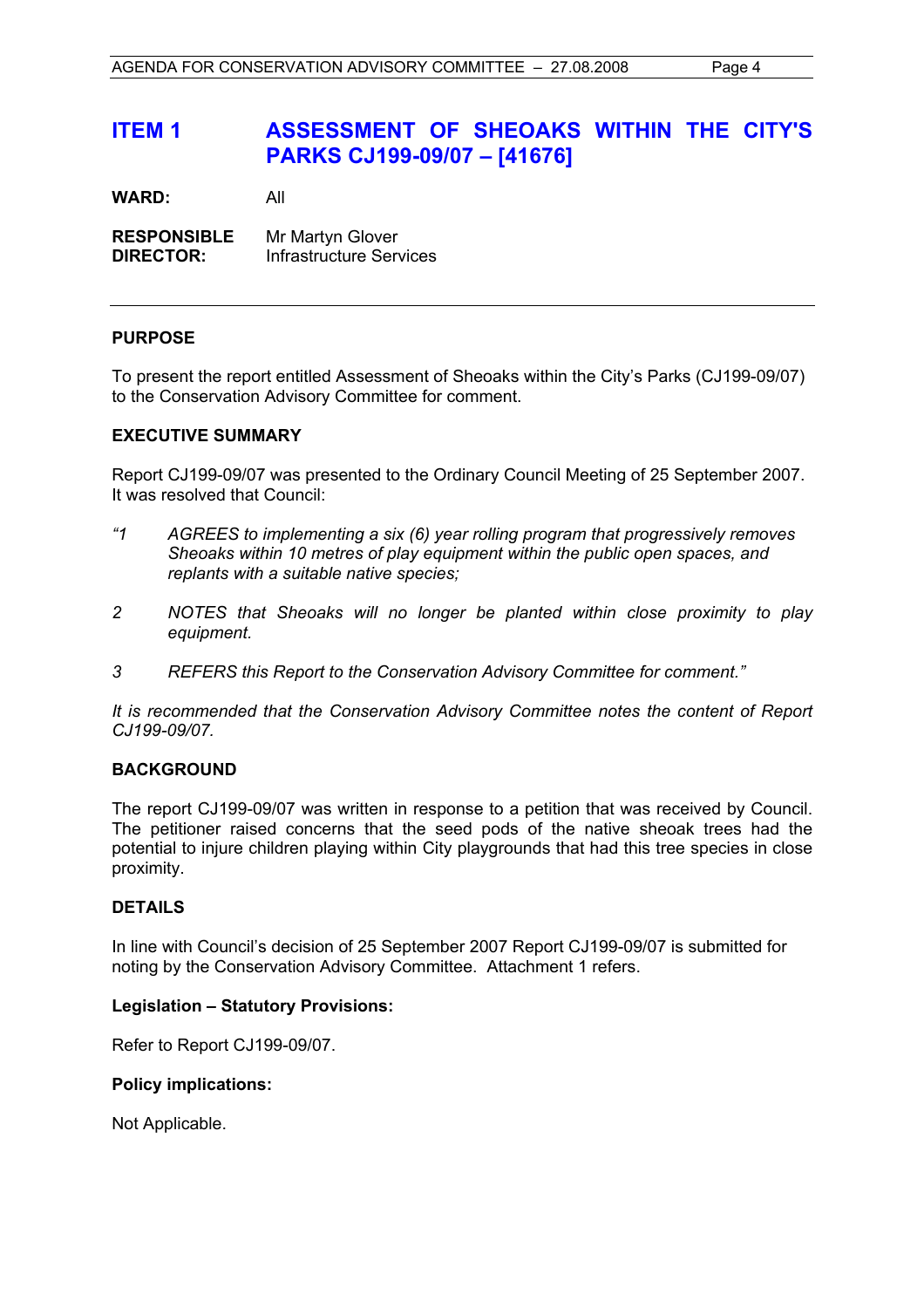# **Regional Significance:**

Not Applicable.

# **Sustainability implications:**

Not Applicable.

# **Consultation:**

Not Applicable.

# **COMMENT**

Not Applicable.

# **ATTACHMENTS**

Attachment 1 Report CJ199-09/07 – Assessment of Sheoaks within the City's Parks

# **VOTING REQUIREMENTS**

Simple majority.

# **RECOMMENDATION**

**That the Conservation Advisory Committee NOTES the content of Report CJ199-09/07.**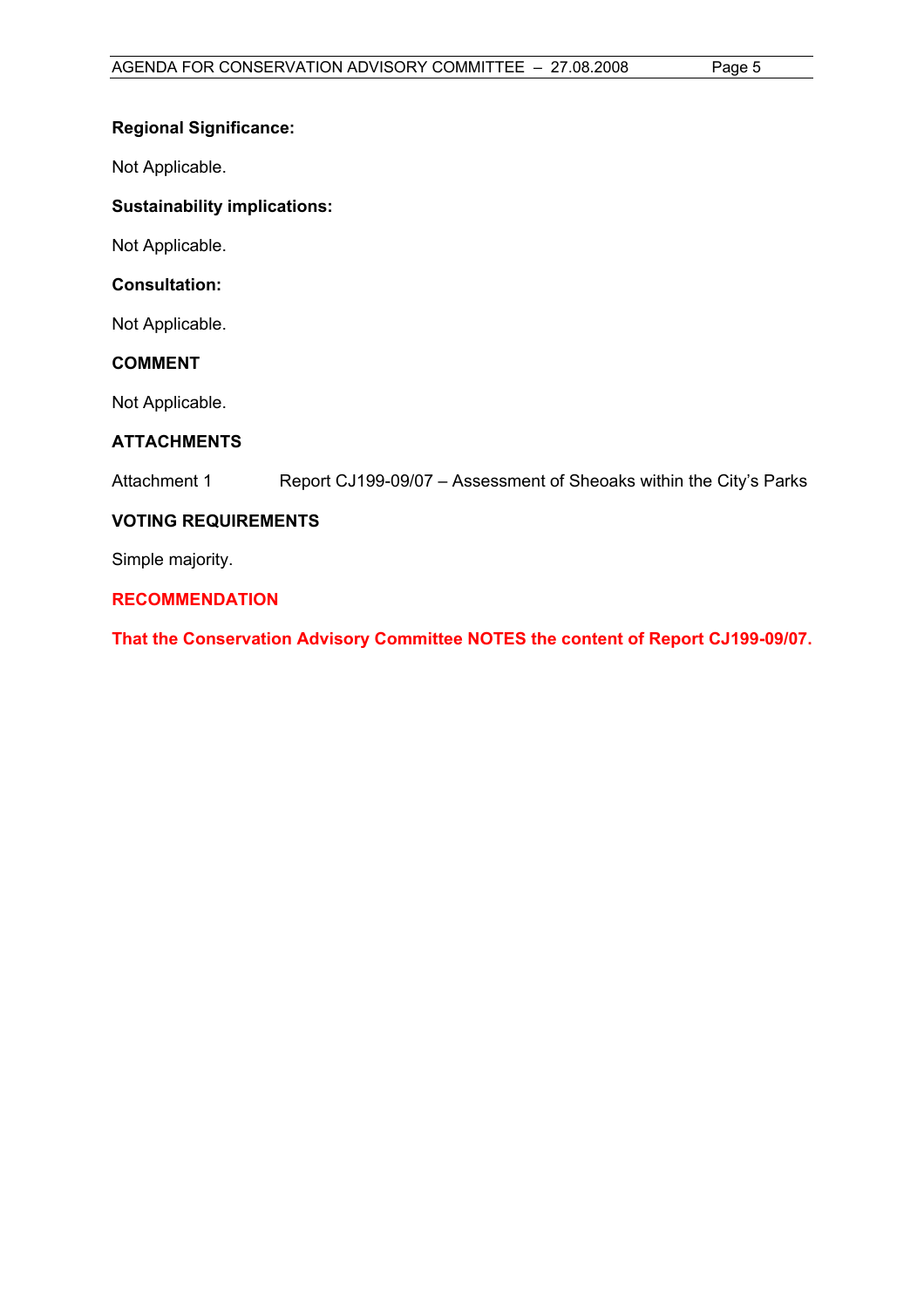

# **APPENDICES FOR AGENDA OF CONSERVATION ADVISORY COMMITTEE**

| <b>ITEM</b> | TITLEI                                                     | APPENDIX | <b>PAGE</b> |
|-------------|------------------------------------------------------------|----------|-------------|
| ltem 1      | Assessment of Sheoaks within the City's<br>Parks - [41676] |          |             |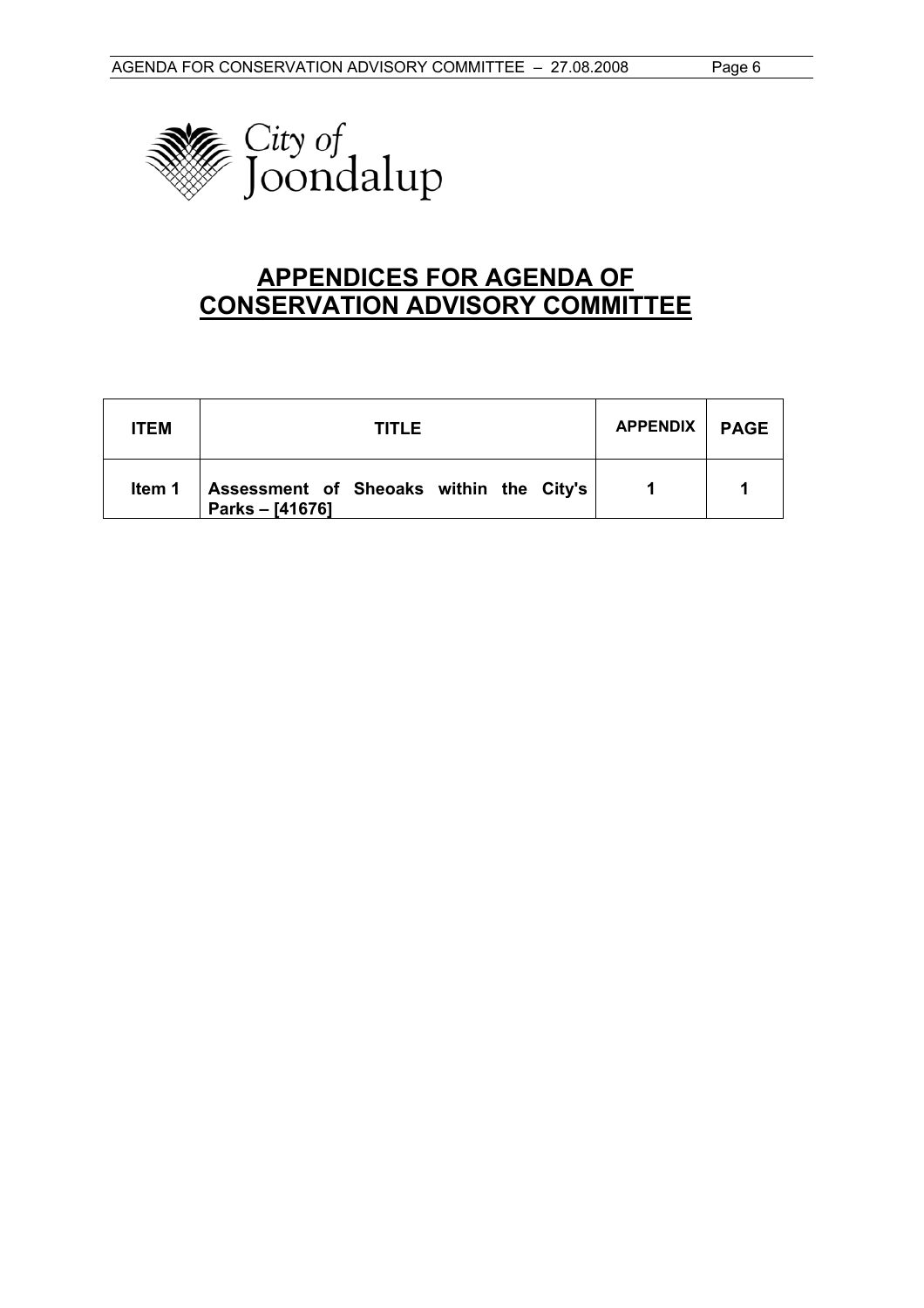# **CJ199-09/07 ASSESSMENT OF SHEOAKS WITHIN THE CITY'S PARKS - [41676]**

**WARD:** All

**RESPONSIBLE** Mr David Djulbic **DIRECTOR:** Infrastructure Services

# **PURPOSE**

Council has requested a report identifying locations where Sheoaks are in close proximity to children's playground areas, costs associated with their removal and alternative native trees to replace the Sheoaks.

# **BACKGROUND**

At the Council Meeting held on 27 March 2007, it was resolved that a report be prepared that:

- 1 Identifies locations within the City of Joondalup where Sheoaks are located in close proximity to children's playground equipment.
- 2 Recommends an alternative native tree suitable for planting adjacent to children's playground equipment.
- 3 Provides cost estimates to remove all Sheoaks located in close proximity to children's playground equipment and replace them with a suitable native tree.
- 4 Seek comment from the Conservation Advisory Committee on 1, 2 and 3 above prior to the presentation of the report to Council.

The basis of the concerns appear to be that the seed cones that are produced on Sheoaks can cause discomfort and possible injury to the bare feet of children that come into contact with them.

*It is recommended that Council:* 

- *1 DOES NOT SUPPORT the removal of Sheoaks on the basis that they present a low risk in accordance with the Department of Environment and Conservation's guidelines.*
- *2 REFERS this report to the Conservation Advisory Committee for comment.*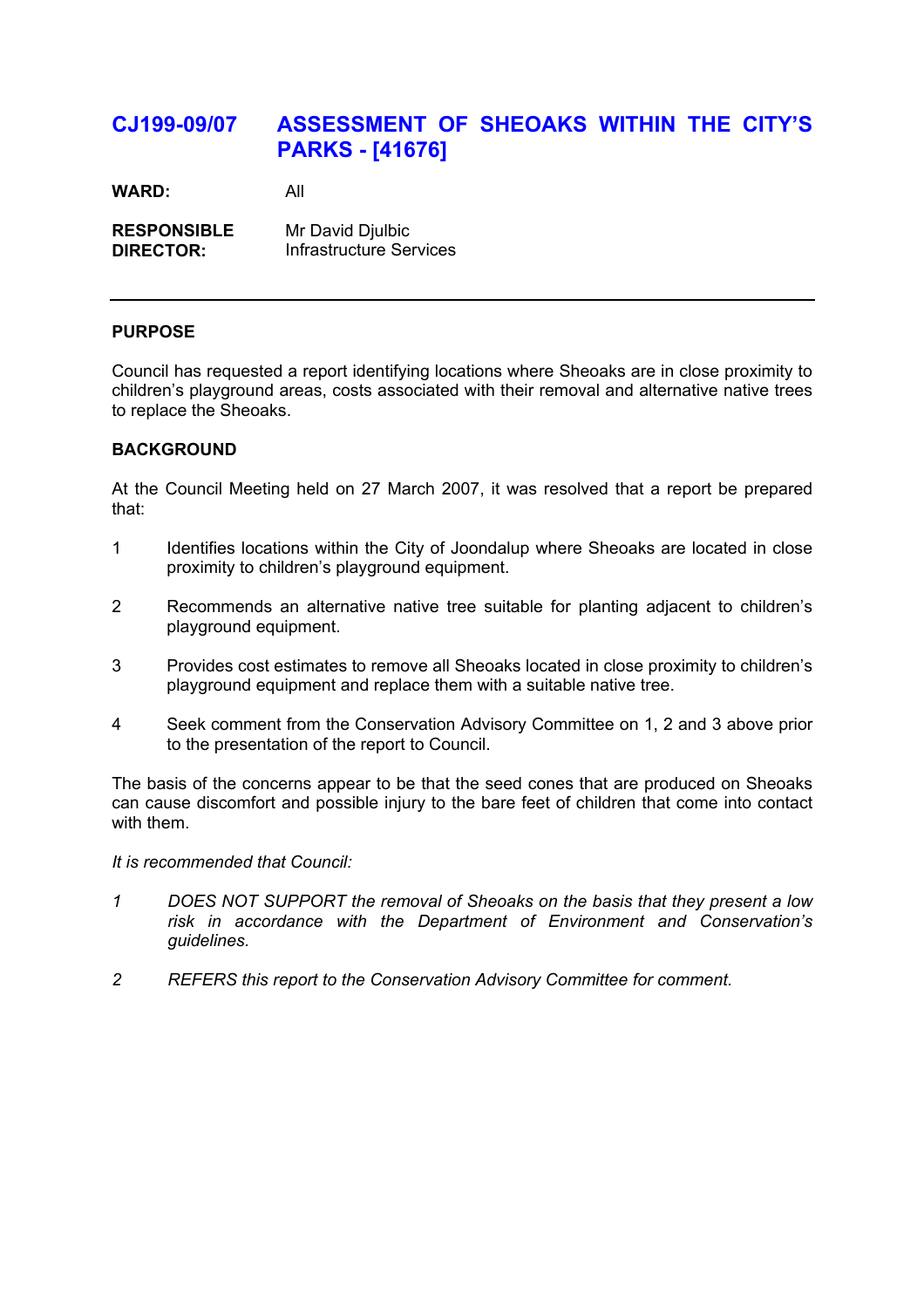# **DETAILS**

Sheoak seed capsules are spiky in nature and can often be found in large numbers below the trees from which they have been shed. (Attachment 1 refers). It is noted that the term "Sheoak" includes all members of the casuarina and Allo casuarina botanical families.

Sheoaks have been planted extensively within the City's Parks for the following reasons:

- Sheoaks have a compact growth habit
- Visually attractive
- They do not shed limbs
- They provide good shade
- They are easily grown and purchased
- Rapid growth
- Their seeds provide an available food source for native birds
- Are tolerant of coastal conditions

As Council has requested that the report identifies Sheoaks within close proximity to playground areas, an arbitrary 10 metres has been chosen on the basis that the tree canopy would unlikely exceed this diameter, therefore have little impact beyond this distance.

Currently twenty-four of the City's Parks have Sheoaks within ten metres of play equipment and, in total, seventy-eight Sheoaks are located within close proximity to play equipment. In these circumstances the Sheoaks have been planted to give shade to the children using the play equipment and are listed below:

| <b>Park</b>           | <b>Suburb</b>   | <b>Number of Trees</b> |
|-----------------------|-----------------|------------------------|
| Lysander              | Heathridge      | 2                      |
| Faversham             | Heathridge      | 6                      |
| <b>Picnic Cove</b>    | Edgewater       | 1                      |
| <b>Trigg Point</b>    | Ocean Reef      |                        |
| Gunida                | Mullaloo        | 1                      |
| MacDonald             | Padbury         | $\overline{2}$         |
| <b>Flinders</b>       | <b>Hillarys</b> | 7                      |
| Pinnaroo Pt           | Hillarys        | 12                     |
| Whitford Nodes        | Hillarys        | 3                      |
| <b>Tom Simpson</b>    | Mullaloo        | $\overline{2}$         |
| Korella               | Mullaloo        |                        |
| Triton                | Mullaloo        |                        |
| Aristride             | Kallaroo        |                        |
| Montague              | Kallaroo        |                        |
| Gradient              | <b>Beldon</b>   |                        |
| Hilton                | Duncraig        | $\overline{2}$         |
| Galston               | Duncraig        | $\overline{2}$         |
| Finney                | Marmion         | $\overline{2}$         |
| <b>Braden</b>         | Marmion         | 5                      |
| <b>Byrne Park</b>     | Kallaroo        | 3                      |
| <b>Hillarys Park</b>  | Hillarys        | 9                      |
| <b>Wentworth Park</b> | Padbury         | $\overline{2}$         |
| Springvale Park       | Warwick         | $\overline{4}$         |
| Anemone Park          | Mullaloo        | 1                      |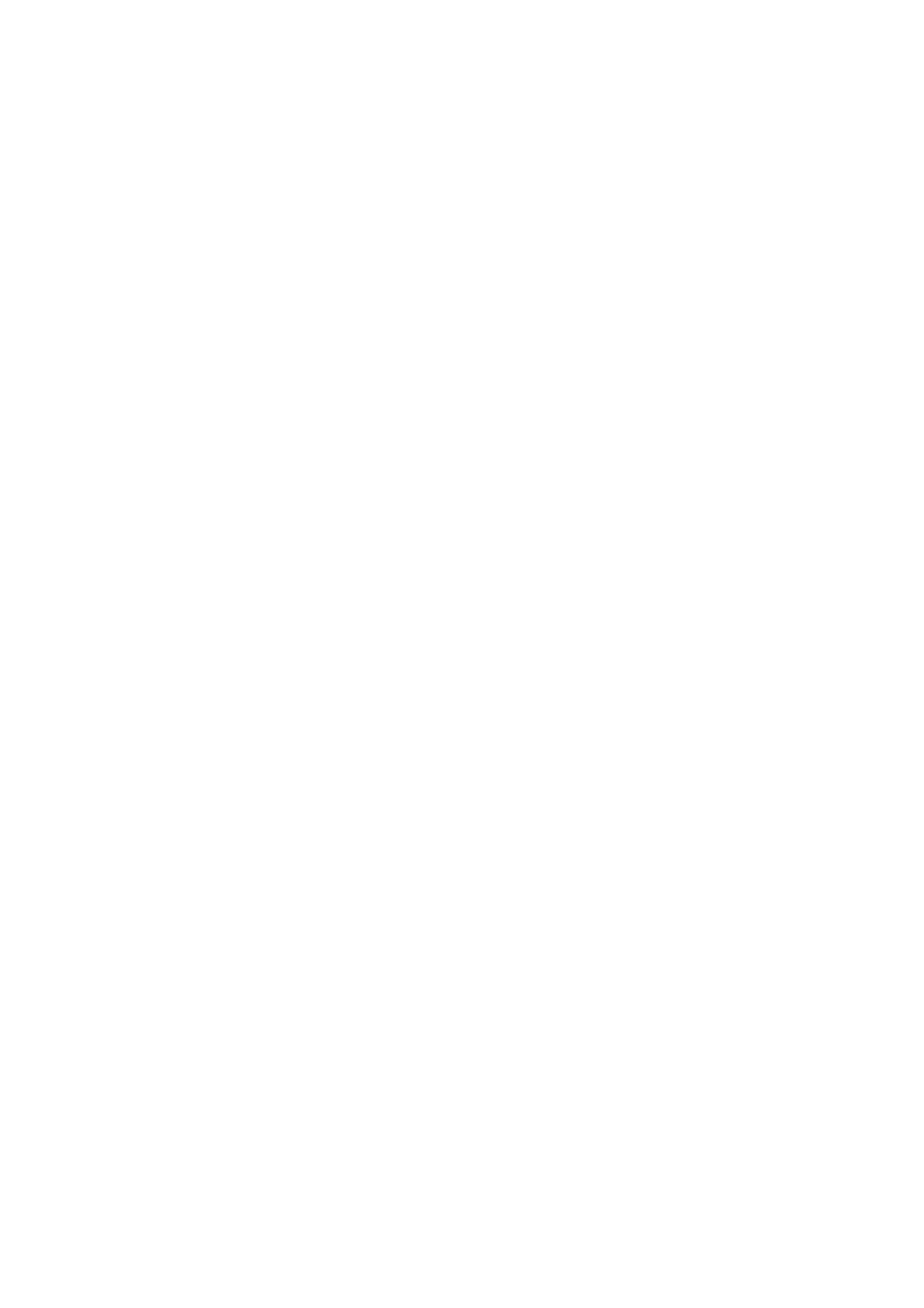The cost to remove all the Sheoaks within the vicinity of play equipment inclusive of felling, removal of tree material and grinding out of the remaining tree stumps would be approximately \$31,000.

There is a range of native trees that could be planted to replace the Sheoaks should Council consider removal as the appropriate course of action, and contained in the following table is a list which consists of native species. All have a low water requirement and their seeds do not have the same characteristics as the Sheoaks.

| <b>Botanical Name</b>    | <b>Common Name</b>       |  |
|--------------------------|--------------------------|--|
| Agonis flexuosa          | <b>WA Peppermint</b>     |  |
| Banksia grandis          | <b>Bull banksia</b>      |  |
| Eucalyptus decipiens     | <b>Limestone Marlock</b> |  |
| Eucalyptus nichollii     | Narrow Leaved Peppermint |  |
| Eucalyptus gomphocephala | Tuart                    |  |
| Eucalyptus sideroxylon   | Red Ironbark             |  |
| Melaleuca preissiana     | Moonah                   |  |
| Eucalyptus todtiana      | <b>Prickly Bark</b>      |  |
| Eucalyptus leucoxylon    | <b>Yellow Gum</b>        |  |
| Eucalyptus marginata     | Jarrah                   |  |
| Corymbia ficifolia       | <b>Red Flowering Gum</b> |  |
| Grevillea robusta        | Silky Oak                |  |
| Eucalyptus forrestiana   | <b>Fuschia Gum</b>       |  |

# **Issues and options considered:**

The options available to Council are as follows:

- 1 Do nothing;
- 2 Remove Sheoaks and replant with suitable native species;
- 3 Progressively replant suitable species and remove Sheoaks at a later suitable time;
- 4 Remove only all Sheoaks.

## **Link to Strategic Plan:**

## **Strategies**

- 1.3.1 Provide leisure and recreational activities aligned to community expectations, incorporating innovative opportunities for today's environment.
- 1.4.2 Contribute to the protection of human health.

# **Legislation – Statutory Provisions:**

Not Applicable.

## **Risk Management considerations:**

The risks associated with the presence of Sheoaks in close proximity to play ground equipment have been assessed using the Department of Environment and Conservation's (DEC) Individual Hazard Risk Assessment Matrix. This methodology has been developed by DEC to determine visitor risk when using DEC managed parks.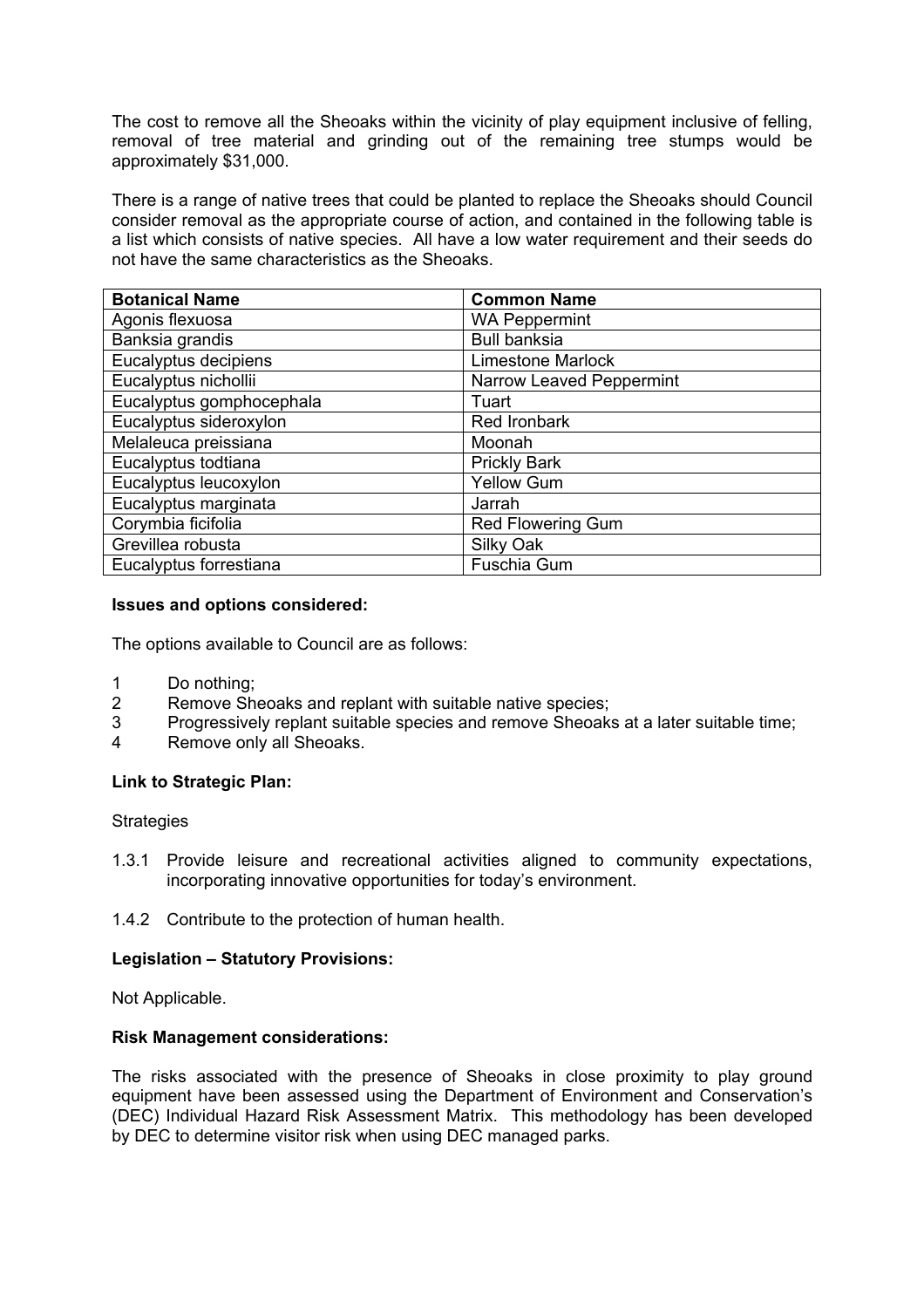The DEC Matrix is a tool that is used to determine risk levels, and examines a range of risk factors, including accident event probability, exposure frequency and the possible consequences of an accident event. The risk score obtained using the Matrix is used to determine whether a risk level is acceptable or not. Using this method, City Officers determined that the risk of injury to children when using play equipment in the vicinity of Sheoaks in the City's Reserves is considered low. A search of the City's records has not revealed any incidents relating to Sheoak trees.

# **Financial/Budget Implications:**

There is an estimated cost of \$31,000 to remove seventy-eight Sheoaks located adjacent to play ground equipment. This cost includes the provision to grind out remaining tree stumps. The cost to purchase plant and maintain replacement trees for a period of two years is \$450 per tree or \$35,100 for the seventy-eight trees. The total budget required to replace the Sheoaks would be \$66,100. The budget for this work would come from the maintenance budgets of the affected parks.

# **Policy Implications:**

Not Applicable.

# **Regional Significance:**

Not Applicable.

# **Sustainability Implications:**

The removal of seventy-eight Sheoaks from twenty-four of the City's reserves would remove a valuable food source for the native parrots that use the trees seeds for this purpose.

## **Consultation:**

In considering this matter, it is important for Council to take a position with the Advisory Committee then commenting on that position.

# **COMMENT**

It is considered that the risk to children's health from injury caused by the seed capsules from Sheoaks is low, based on the DEC Visitor Risk Management assessment methodology. It was also considered that the practice of not wearing shoes in a public park is not advisable as a safety precaution.

## **ATTACHMENTS**

Attachment 1 Photograph of a Sheoak seed capsule

# **VOTING REQUIREMENTS**

Simple majority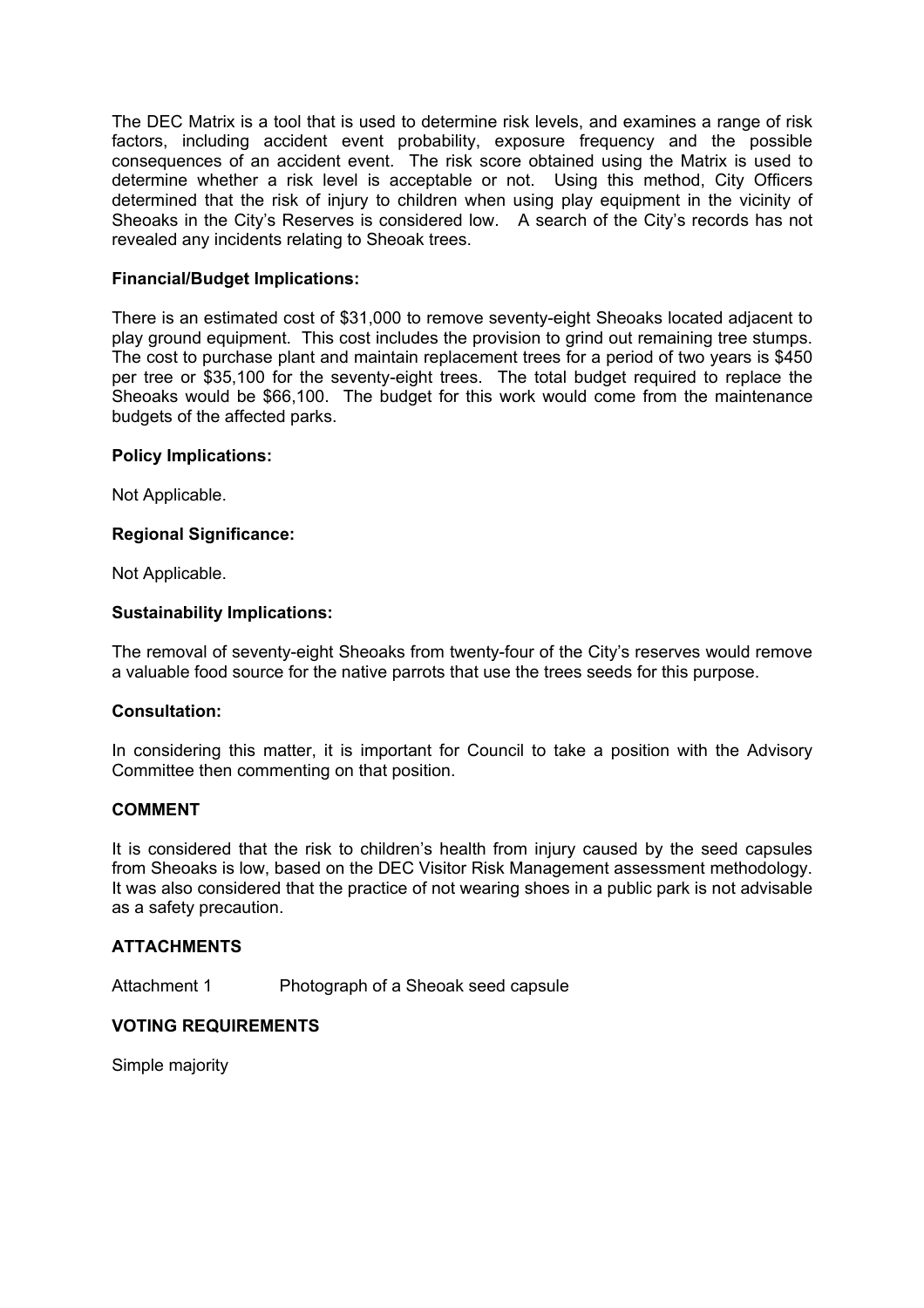# **OFFICER'S RECOMMENDATION**: That Council:

- 1 DOES NOT SUPPORT the removal of Sheoaks on the basis that they present a low risk in accordance with the Department of Environment and Conservation's guidelines;
- 1 REFERS this Report to the Conservation Advisory Committee for comment.

## **MOVED Cr Macdonald, SECONDED Cr John that Council:**

- **1 AGREES to implementing a six (6) year rolling program that progressively removes Sheoaks within 10 metres of play equipment within the public open spaces, and replants with a suitable native species;**
- **2 NOTES that Sheoaks will no longer be planted within close proximity to play equipment.**
- **3 REFERS this Report to the Conservation Advisory Committee for comment.**

Discussion ensued.

# **The Motion was Put and CARRIED (9/0) CARRIED (9/0)**

**In favour of the Motion:** Mayor Pickard, Crs Currie, Corr, Fishwick, Hollywood, John, Magyar, Macdonald and McLean

As this Motion was a significant departure from the Officer's Recommendation, the following reason was recorded:

"The Council had concerns in relation to the amenity and potential impact of the Sheoak nuts on children."

## *Appendix 10 refers*

*To access this attachment on electronic document, click here: Attach10brf180907.pdf*